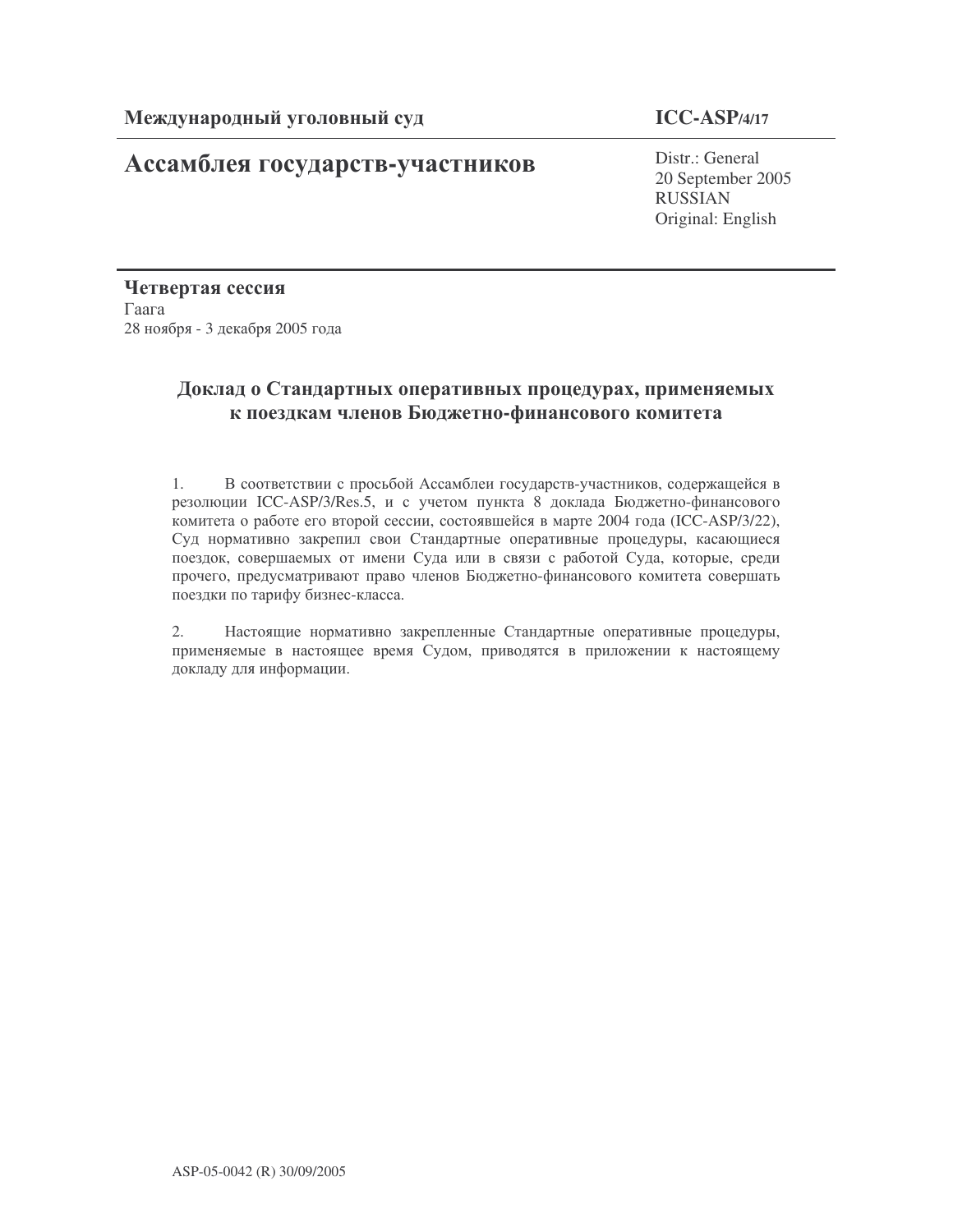# **ПРИЛОЖЕНИЕ**

# Стандартные оперативные процедуры

по состоянию на 30 августа 2005 года

#### Официальные поездки

#### Раздел 1

# Цель

 $1.1$ Настоящие Стандартные оперативные процедуры определяют правила и положения, применяемые ко всем лицам, совершающим официальные поездки в связи с работой Суда.

# Раздел 2

# Утверждение официальных поездок

 $2.1$ Официальная поездка должна быть надлежащим образом утверждена в письменном виде до ее совершения. Одобрение поездки в устном виде допускается только в исключительных случаях. В таких случаях в кратчайшие сроки представляется письменный запрос о поездке.

 $2.2$ Официальные поездки организуются через Группу оформления поездок. При поступлении запроса Группа оформления поездок может разрешать совершающим поездки лицам самим определять свои условия проезда.

#### Раздел 3

# Стандартный класс для поездок, время отдыха, разрешенные остановки в пути и компенсация, связанная с ежегодным отпуском, применимые к поездкам железнодорожным и воздушным транспортом

Стандартным классом поездок, применяемым к официальным поездкам  $3.1$ железнодорожным транспортом, является первый класс или, в зависимости от обстоятельств, его эквивалент.

Стандартным классом поездок, применяемым к официальным поездкам  $3.2$ воздушным транспортом, является экономический класс, за исключением случаев, предусмотренных в подпунктах (а) и (b) ниже:

в отношении заместителей генеральных секретарей и помощников a) генеральных секретарей (или лиц эквивалентного уровня) и, когда это применимо, их обладающих соответствующим правом членов семей класс на один ниже первого предоставляется при служебных командировках, при получении назначения, переводе или прекращении службы, при поездке в отпуск на родину или для посещения семьи, независимо от продолжительности конкретного полета;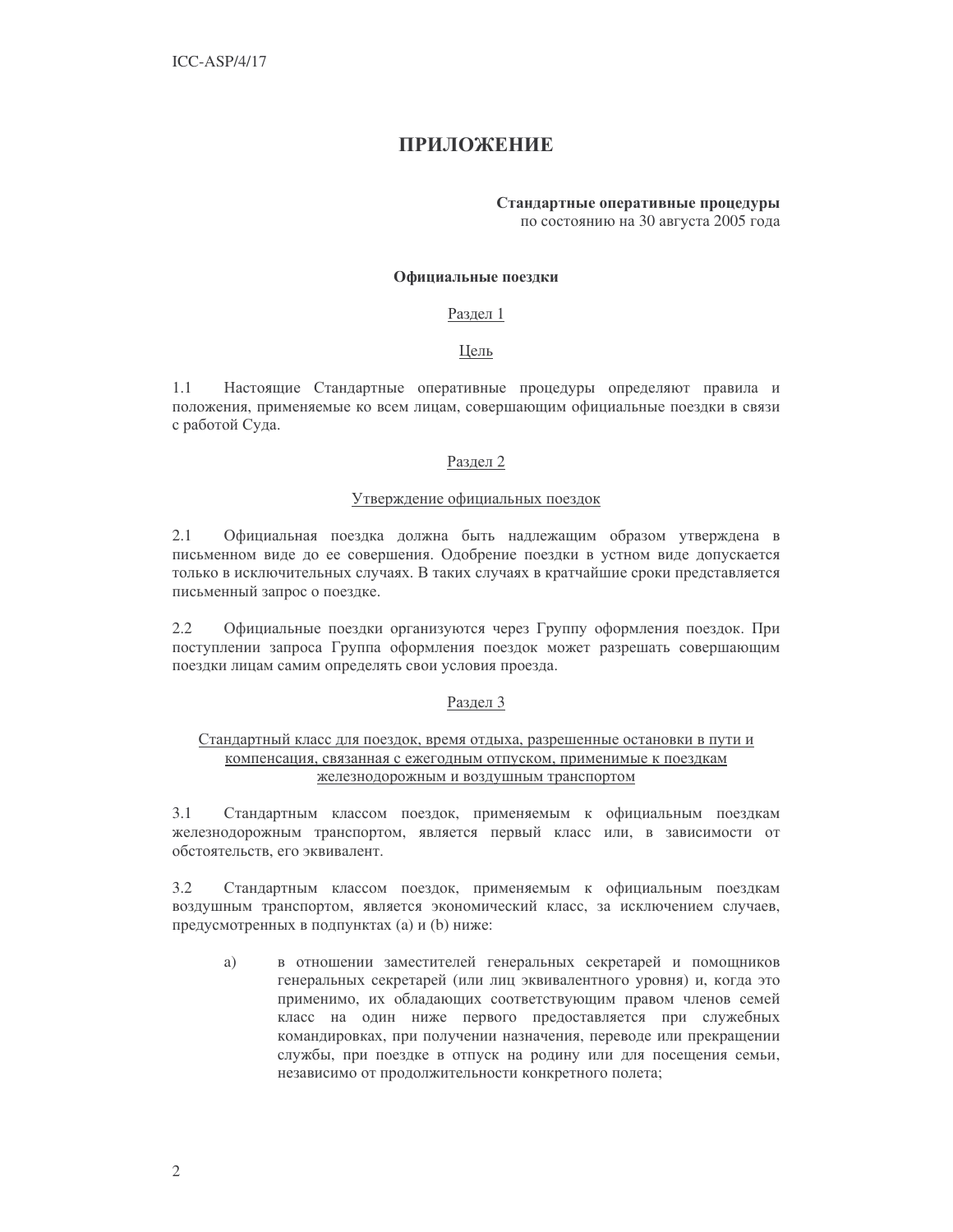- $b)$ для совершающих поездки лиц уровня ниже помощника Генерального секретаря (или эквивалентного уровня) и, когда это применимо, их обладающих соответствующим правом членов семей класс на один ниже первого предоставляется для поездок при первоначальном назначении или прекращении службы, когда совершающее поездку лицо работает по контракту сроком один год или более и когда время в пути составляет не менее девяти часов;
- с учетом положений пункта 3.2 (а) выше для членов Бюджетно- $\mathbf{c})$ финансового комитета предоставляется класс на один ниже первого при поездках, когда время в пути составляет не менее девяти часов.

 $3.3$ Совершающие поездки лица и, когда это применимо, их обладающие соответствующим правом члены семей в рамках официальных поездок воздушным транспортом имеют право на время отдыха и остановки в пути для целей отдыха:

- a) когда время в пути составляет не менее шести часов; или
- $b)$ когда поездка предполагает пересечение не менее пяти мировых часовых поясов.

 $3.4$ При официальных поездках совершающие поездки лица имеют право на время отдыха до начала исполнения обязанностей или на остановку во время поездки для целей отдыха в следующих случаях:

- Когда предполагаемое время в пути составляет от шести до девяти a) часов, как правило, не требуется, чтобы совершающее поездку лицо приступило к исполнению обязанностей в день приезда. Время отдыха не зачитывается в ежегодный отпуск только в том случае, если время отдыха будет фактически использовано. Совершающее поездку лицо имеет право на суточные, которые полагаются, когда оно находится вне места службы.
- $b)$ Когда предполагаемое время в пути составляет от девяти до 16 часов или когда время в пути предполагает пересечение не менее пяти мировых часовых поясов, то, как правило, к совершающему поездку лицу предъявляется требование о том, чтобы приступить к исполнению служебных обязанностей на второй календарный день после приезда. Время отдыха не зачитывается в ежегодный отпуск только в том случае, если время отдыха будет фактически использовано. Совершающее поездку лицо имеет право на суточные, которые полагаются, когда оно находится вне места службы.
- $\mathcal{C}$ ) Когда предполагаемое время в пути превышает 16 часов, совершающее поездку лицо может совершить одну разрешенную остановку в пути для целей отдыха, которая не должна превышать 24 часов, в промежуточной точке на пути маршрута, с выплатой суточных. В качестве альтернативы остановке в пути для отдыха совершающее поездку лицо может предпочесть начать исполнение служебных обязанностей на второй календарный день после приезда. Время отдыха не зачитывается в ежегодный отпуск только в том случае, если время отдыха будет фактически использовано. Совершающее поездку лицо имеет право на суточные, которые полагаются, когда оно находится вне места службы.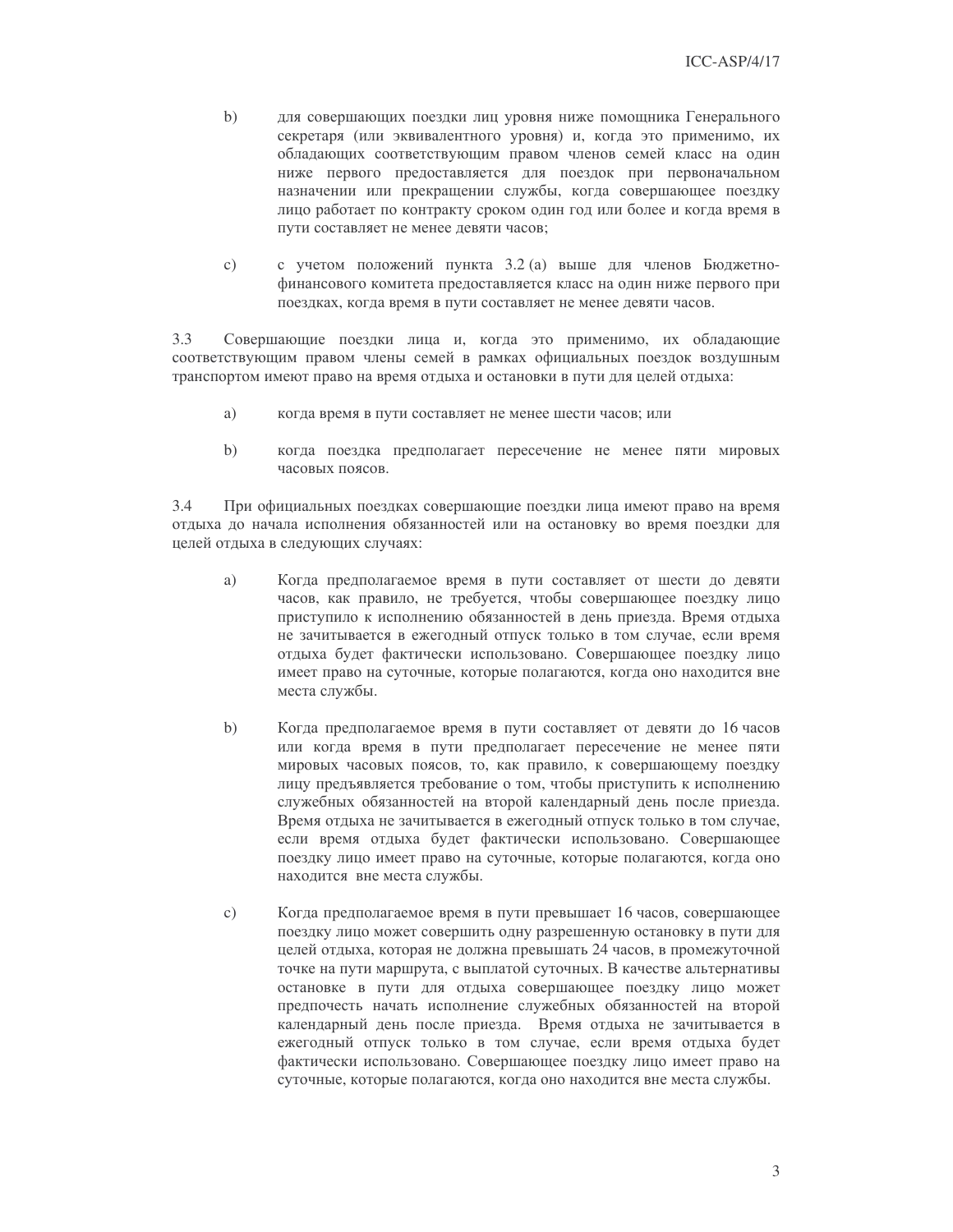$3.5$ Совершающее поездку лицо не имеет права на время отдыха, не зачитываемое в счет ежегодного отпуска, для компенсации за официальную поездку, когда время отдыха попадает на субботу и воскресенье или выходной.

3.6 Время в пути определяется на основе суммарного времени в полете по всем частям пути наиболее прямым и экономичным из имеющихся маршрутов до запланированного пункта назначения. Суммарное время в полете включает пересадки, обеспеченные авиакомпанией путем использования иного транспорта, нежели воздушный, и плановые остановки для пересадки в другой самолет или для других целей, которые были предусмотрены в рамках официального бронирования. Расчет времени в пути не включает время поездки в аэропорты или другие транспортные терминалы или из них.

3.7 Поездка воздушным транспортом предусматривается по самому экономичному тарифу. Это может включать покупку авиабилетов со скидкой. Суд берет на себя ответственность за любые дополнительные сборы, которые могут взиматься после выдачи билетов, если внесение изменений в первоначальные планы поездок будет санкционировано Судом.

3.8 Стандартный класс для поездок в рамках официальных поездок может быть разрешен на более высоком уровне, чем это обычно применимо, на исключительной основе, когда это оправдано особыми обстоятельствами, такими, как надлежащим образом подтвержденные медицинскими свидетельствами причины. Соответствующие назначенные должностные лица Суда должны заранее дать разрешение на это.

3.9 Когда совершающее поездку лицо использует проезд по более экономичному классу, нежели утвержденный стандарт для санкционированной поездки, то Суд производит оплату лишь фактически использованного класса проезда по тарифам, оплаченным лицом, совершающим поездку. Использование более экономичного тарифа не дает права совершающему поездку лицу претендовать на средства, сэкономленные в результате любого отклонения от утвержденного маршрута или на дополнительные остановки в пути или дополнительные перевозки. Ответственность за любые задержки, штрафы или дополнительные расходы, понесенные в результате таких специальных договоренностей, возлагается на совершающее поездку лицо.

3.10 Когда совершающее поездку лицо использует менее экономичный класс проезда, нежели утвержденный стандарт для разрешенных поездок, Суд оплачивает лишь фактически санкционированные путевые расходы, а дополнительные расходы несет совершающее поездку лицо. Ответственность за любые задержки, штрафы или дополнительные расходы, понесенные в результате таких специальных договоренностей, возлагается на совершающее поездку лицо.

# Раздел 4

#### Время в пути, не считая поездок в отпуск на родину или поездок для посещения семьи

В случае официальных поездок, не считая поездок в отпуск на родину или 4.1 поездок для посещения семьи, наиболее прямым и экономичным маршрутом либо воздушным транспортом, либо наиболее быстрым наземным видом транспорта, когда проезд воздушным транспортом невозможен, фактическое время в пути, потраченное в течение рабочего дня, для разрешенных остановок в пути для целей отдыха и в целях неизбежных остановок в пути, которые не могут с достаточным основанием рассматриваться как остановки для отдыха, не зачитывается в ежегодный отпуск.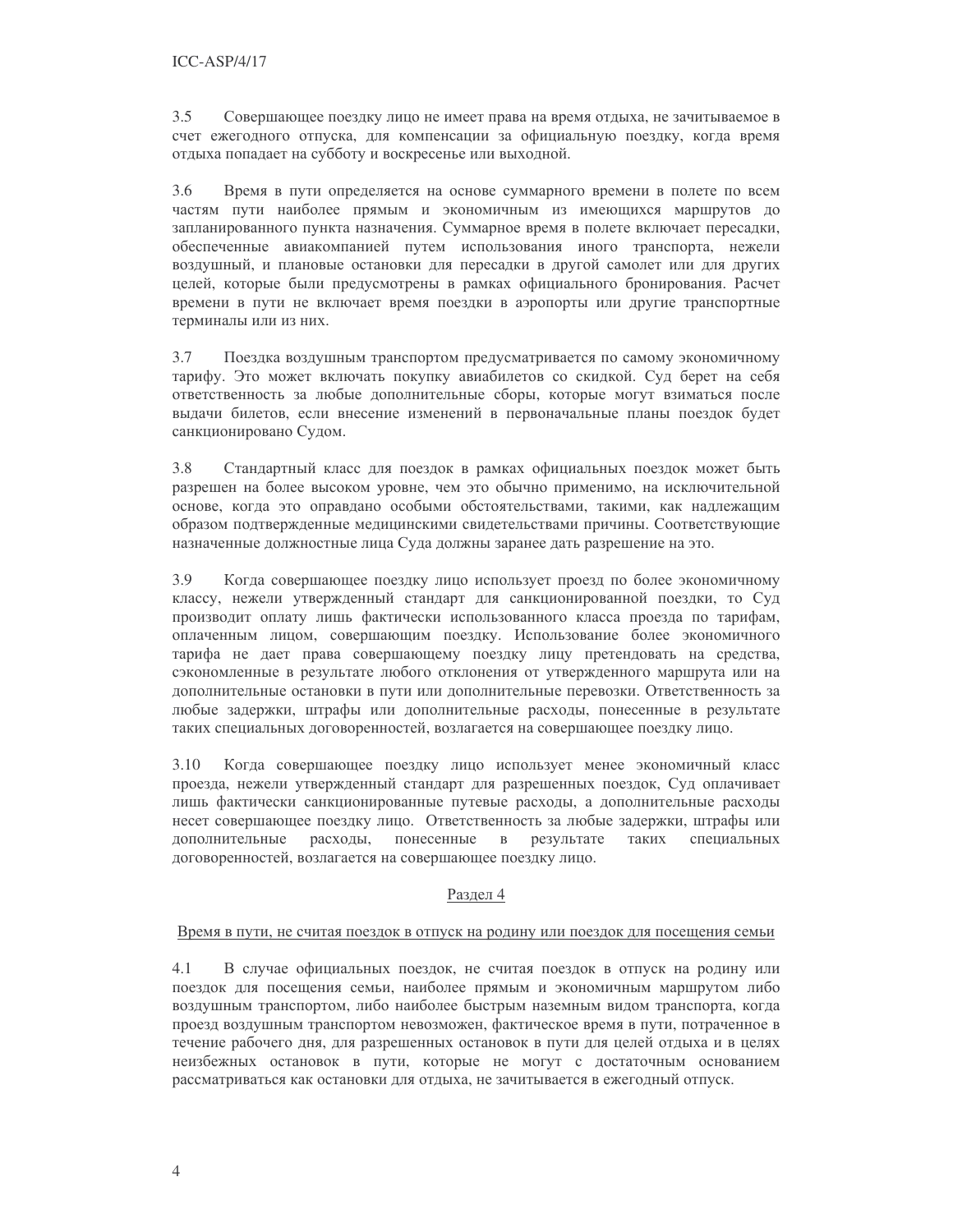4.2 В тех случаях, когда время отдыха попадает на субботу или воскресенье или на выходной, совершающие поездку лица не имеют права на не зачитываемые в ежегодный отпуск отгулы для компенсации в связи с официальными поездками.

 $4.3$ Лицам, совершающим поездку в течение всего или части переезда запрошенным непрямым маршрутом воздушным транспортом, либо полностью или частично наземным транспортом, когда перевозка воздушным транспортом является обычным способом переезда, либо не самым быстрым из имеющихся наземных транспортных средств, когда перевозка воздушным транспортом не представляется возможной, предоставляется время в пути, которое не зачитывается в ежегодный отпуск только в отношении того времени, которое потребовалось бы в том случае, если бы поездка совершалась по самому прямому маршруту и обычным видом транспорта.

# Разлел 5

#### Время в пути при поездках в отпуск на родину или для посещения семьи

 $5.1$ При поездках в отпуск на родину или для посещения семьи или при возвращении из них лицам, совершающим поездку, предоставляется фиксированное время в пути, не зачитываемое в ежегодный отпуск, которое определяется на основе полетов по самому прямому из имеющихся маршрутов следующим образом:

- a) олин день ЛЛЯ каждой поездки продолжительностью менее девяти часов:
- $\mathbf{b}$ два дня для каждой поездки продолжительностью девять часов или более, но менее 16 часов;
- три дня для каждой поездки продолжительностью не менее 16 часов.  $\mathbf{c})$

 $5.2$ Утвержденное время в пути включает любое разрешенное время отдыха или остановку в пути, которые были сделаны лицом, совершающим поездку, и время, требуемое для любой дополнительной поездки:

- в международный порт приезда или место отпуска на родине на a) территории страны, являющейся родиной, или из него;
- $b)$ в место поездки для посещения семьи, при наличии такого права, когда место, на которое распространяется это право, находится в стране, не являющейся родиной, и из него.

5.3 Лицам, совершающим поездку в отпуск на родину с детьми до 12 лет, может быть разрешена одна остановка для целей отдыха, не превышающая 24 часов, в промежуточной точке по маршруту с выплатой суточных, когда время в пути составляет не менее девяти часов. В связи с поездкой для посещения семьи или поездкой в рамках системы субсидирования образования остановок в пути не предусматривается.

#### Раздел 6

#### Отклонения от утвержденных маршрута, вида транспорта или норм размещения

6.1 Когда совершающим поездки лицам разрешается совершать их по соображениям личного удобства по маршруту, видом транспорта или по нормам размещения, которые отличаются от утвержденных, их право в отношении конкретной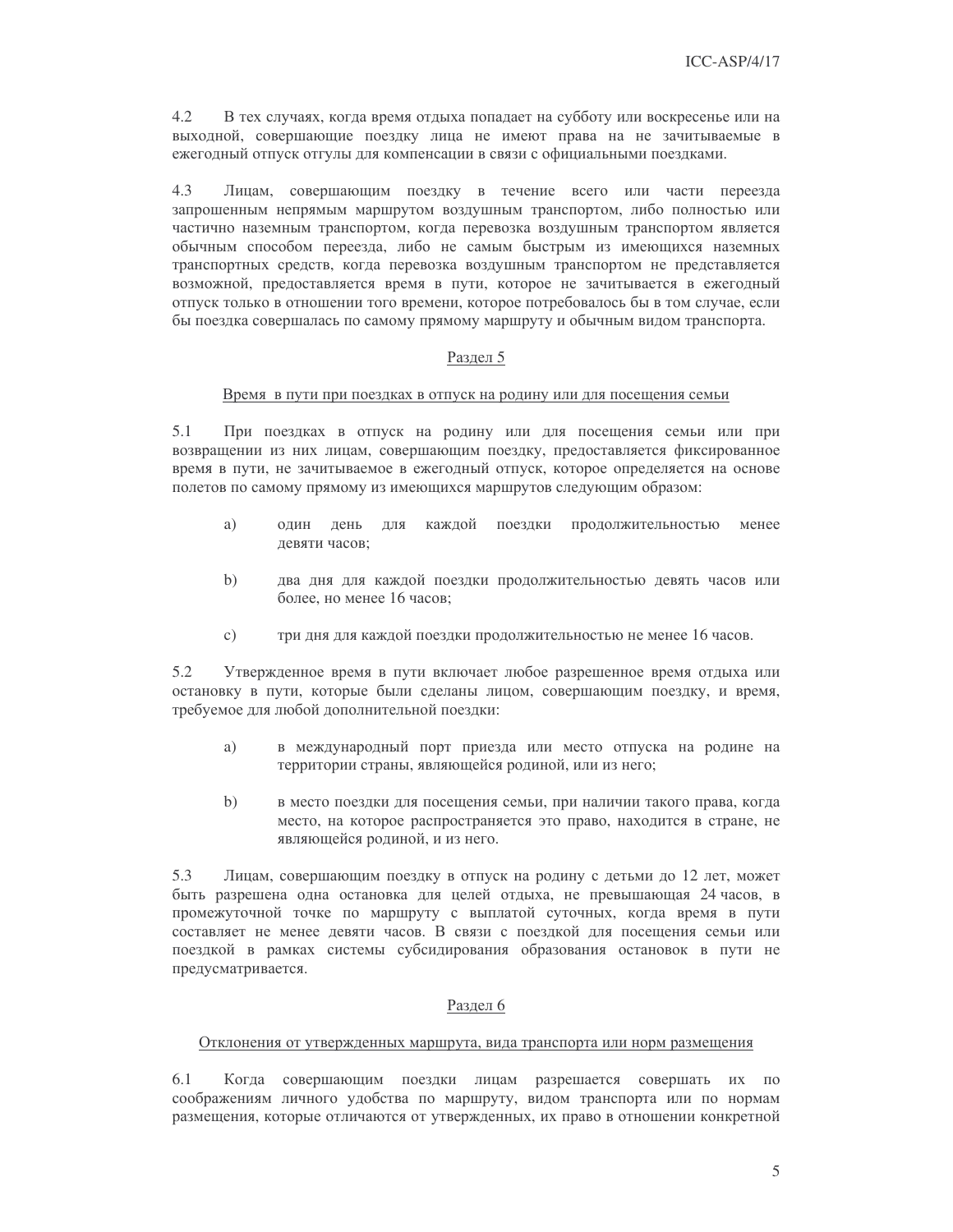поездки ограничивается путевыми расходами и временем в пути, на которые они имели бы право, если бы поездка совершалась по утвержденному маршруту, утвержденным видам транспорта и по утвержденным нормам размещения. Возмещаемые путевые расходы рассчитываются на основе наиболее экономичных тарифов по самому прямому маршруту или по самому экономичному маршруту, когда тарифы воздушного транспорта не применимы, по надлежащим стандартам и ставкам.

6.2 Официальные поездки в случае назначения, посещения семьи, отпуска на родину, в рамках системы субсидирования образования и прекращения службы могут совершаться на находящемся в частном владении автомобиле. Возмещение расходов за проезд на частном автомобиле основывается на километраже, рассчитанном по официальным атласам автомобильных дорог, и по ставкам, применимым к конкретной стране. Оплата расходов за стоянку и дорожных пошлин производится только по представлению квитанций. Возмещение производится из расчета один раз на один автомобиль. В таких случаях:

- a) Возмещаемая сумма расходов на проезд личным автомобилем на расстояние более 500 километров эквивалентна наиболее дешевой стоимости проезда воздушным транспортом по наиболее прямому маршруту до ближайшего аэропорта или от него или по наиболее экономичному маршруту, когда о плате за проезд воздушным транспортом речь идти не может. Дополнительные расходы оплачиваются лицом, совершающим поездку.
- $b)$ До начала официальной поездки на личном автомобиле лицо, совершающее поездку, подписывает заявление об освобождении Суда от всякой ответственности, которое направляется в Группу оформления поездок.

6.3 Отклонение от утвержденных маршрута, вида транспорта или норм размещения не по соображениям личного удобства, а по иным причинам, утверждается соответствующими назначенными должностными лицами Суда.

# Раздел 7

# Терминальные расходы

 $7.1$ Терминальные расходы предусматриваются для покрытия всех расходов на обычный транспорт между аэропортом или другим местом прибытия или отправления и гостиницей или другим местом проживания, перевозку багажа и оплату других связанных с этим расходов. Такие расходы возмещаются в сумме, установленной для лица, совершающего поездку, или, в зависимости от обстоятельств, каждого имеющего право на оплату проезда члена семьи, которому был разрешен проезд за счет Суда. В тех случаях, когда Судом предоставляется служебное транспортное средство или когда лицу, совершающему поездку, разрешено воспользоваться частным автомобилем, возмещение терминальных расходов не предусматривается. В случае поездки имеющих право на оплату проезда членов семьи терминальные расходы оплачиваются по меньшей ставке.

Не возмещаются никакие расходы в связи с:  $7.2$ 

> a) промежуточной остановкой, которая не была разрешена;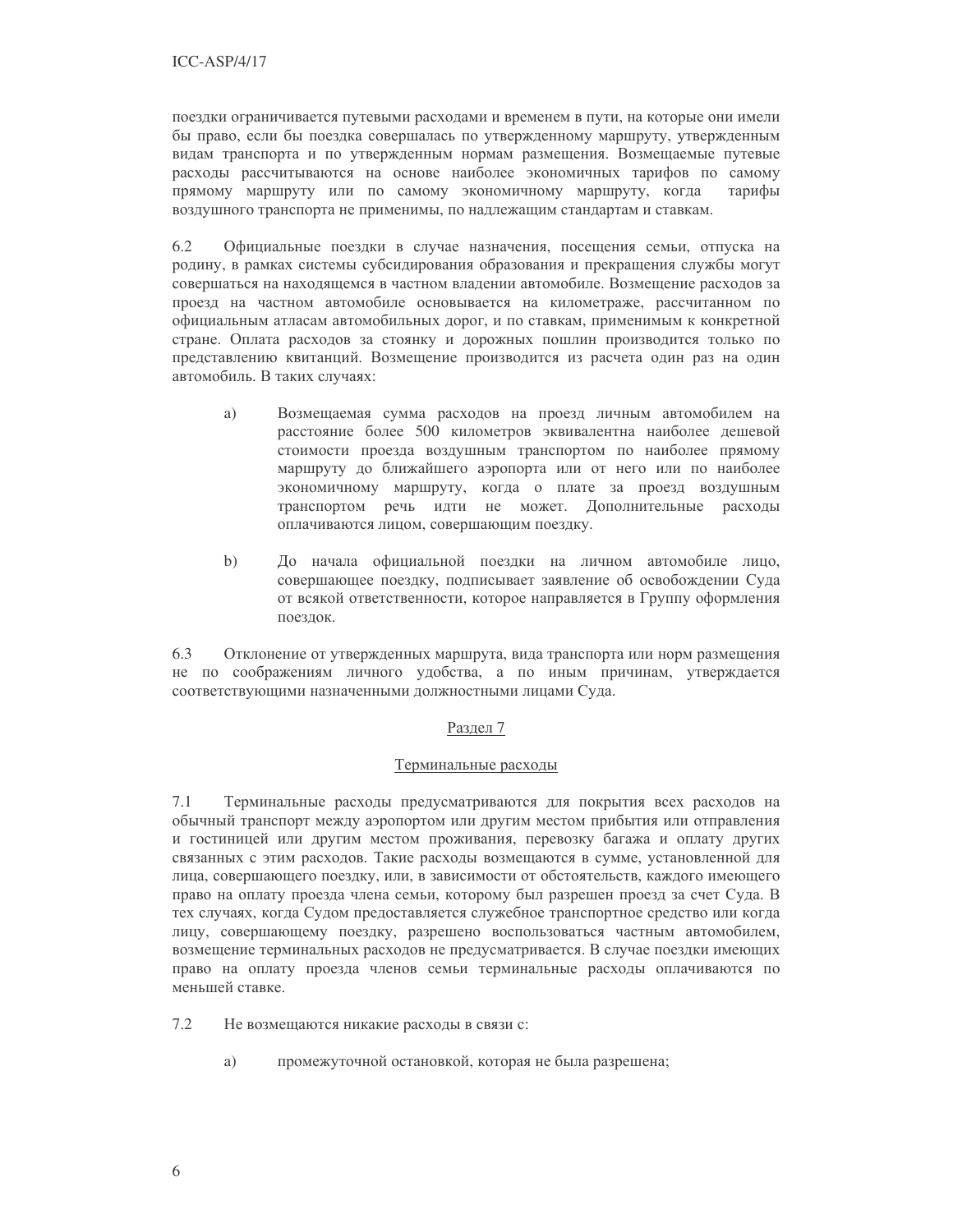- промежуточной остановкой менее чем на шесть часов, которая не  $b)$ связана с выездом за пределы терминала и предназначается исключительно для пересадки с целью продолжения поездки;
- $\mathcal{C}$ ) разрешенным официальным проездом частным автомобилем.

# Раздел 8

# Маршрут и вид транспорта для иных поездок, чем поездки в отпуск на родину, поездки для посещения семьи или поездки в рамках системы субсидирования образования

 $8.1$ Обычным видом транспорта в случае всех официальных поездок за исключением поездок в отпуск на родину, для посещения семьи или в рамках системы субсидирования образования является воздушный или железнодорожный транспорт в зависимости от того, какой из них более эффективен.

8.2 Обычным маршрутом поездки является наиболее прямой и экономичный маршрут.

# Раздел 9

### Маршрут и вид транспорта для поездок штатных сотрудников и должностных лиц, а также их иждивенцев, имеющих право на оплату проезда, при поездках в отпуск на родину, для посещений семьи или в рамках системы субсидирования образования

 $9.1$ Обычным видом транспорта при всех официальных поездках в отпуск на родину, для посещения семьи или в рамках системы субсидирования образования является воздушный или железнодорожный транспорт в зависимости от того, какой из них более эффективен.

9.2 При проезде воздушным транспортом в связи с поездкой в отпуск на родину для посещения семьи или в рамках системы субсидирования образования штатные сотрудники и должностные лица уровнем ниже помощника Генерального Секретаря, и их иждивенцы, имеющие право на оплату проезда, имеют право на проезд экономическим классом. Заместители и помощники Генерального Секретаря и в соответствующих случаях члены их семей, имеющие право на оплату проезда, имеют право на проезд одним классом ниже по сравнению с первым классом в связи с поездкой в отпуск на родину и для посещения семьи, как это указано в пункте 3.2 настоящих Стандартных оперативных процедур. Все полеты должны совершаться на самолетах наиболее дешевой регулярной авиационной компании между местом службы сотрудника и:

- a) ближайшим к установленному месту разрешенного отпуска на родину или для посещения семьи аэропортом; или
- $b)$ установленным местом отпуска на родину или учебным заведением в зависимости от того, какое из этих мест сопряжено с меньшими путевыми расходами в рамках системы субсидирования образования, соответственно.

 $9.3$ К сотрудникам и должностным лицам, а также их иждивенцам, имеющим право на оплату проезда, применяются следующие условия:

a) время в пути не зачитывается в ежегодный отпуск;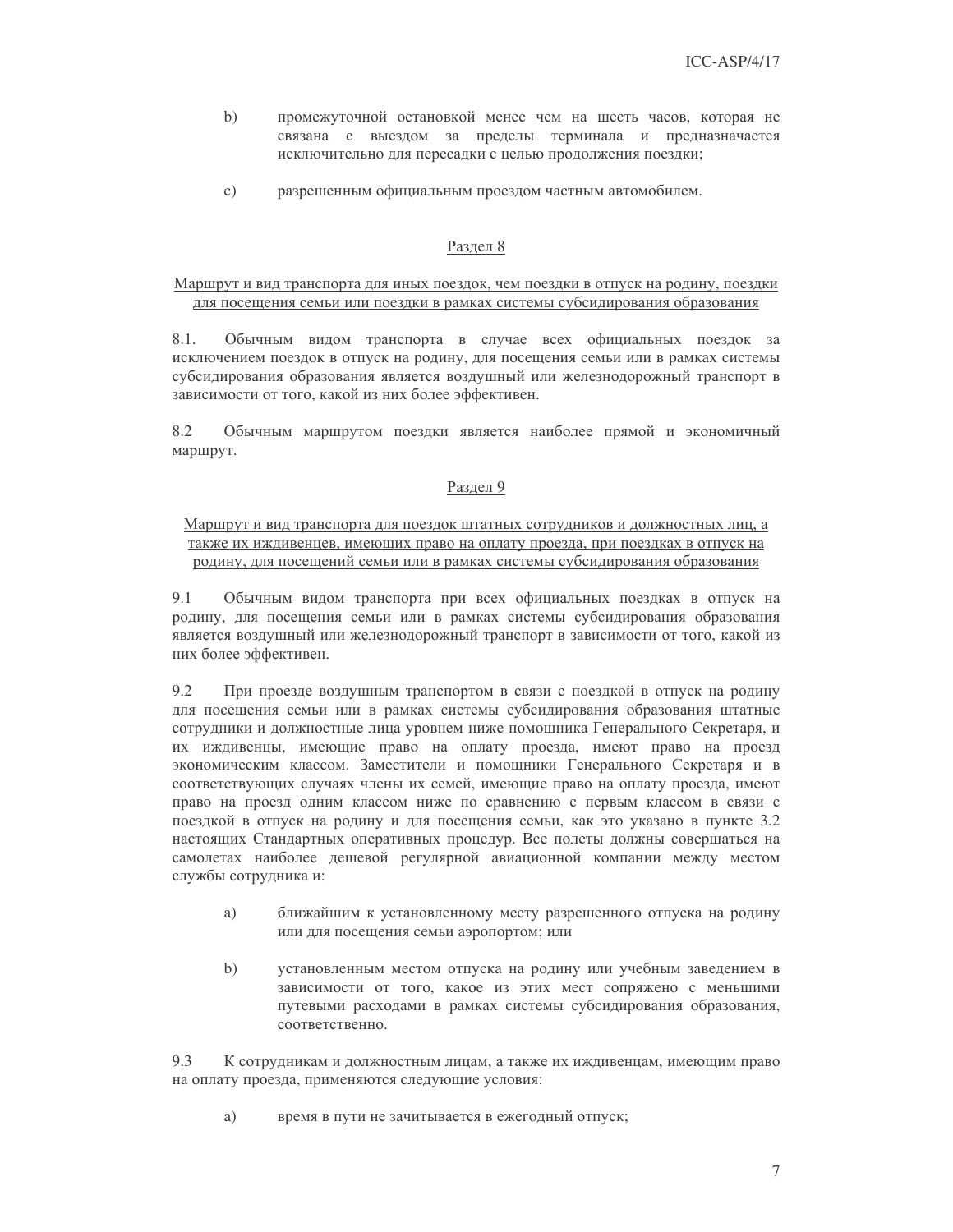- $b)$ остановки для отдыха не подпадают под действие положений 3.4 настоящих Стандартных оперативных процедур;
- $c)$ терминальные или дополнительные расходы на местный транспорт в месте отпуска на родину или посещения семьи, превышающие установленную норму, указываются, И, соответственно, предоставляются оригиналы квитанций;
- $d)$ сопровождаемый сверхнормативный багаж и несопровождаемый багаж;
- $e)$ стандартное страховое покрытие обеспечивается Судом;
- $f$ ) возмещаются расходы, связанные  $\rm c$ оформлением проездных документов и виз;
- в тех случаях, когда поездка в отпуск на родину или для посещения  $g)$ семьи откладывается по просьбе Суда, Суд берет на себя обязательство возместить любые дополнительные расходы или выплаты, связанные с заменой билетов.

#### Раздел 10

#### Возмещение местных транспортных расходов во время официальной поездки

 $10.1$ В связи с официальной поездкой за пределы страны, в которой находится место службы:

- a) Выделяются средства на терминальные расходы с целью покрытия всех расходов на обычный транспорт между аэропортом и другим пунктом прибытия или отправления и гостиницей или другим местом жительства, а также перевозку багажа и других соответствующих расходов.
- $b)$ Десять процентов (10%) суточных предназначаются для покрытия расходов на местный транспорт.
- $c)$ Могут подаваться заявления на покрытие дополнительных расходов на местный транспорт (поезд, автобус, такси и т.д.) в случае превышения установленных норм. К таким заявлениям должны прилагаться оригиналы квитанций. Из общей суммы по этим квитанциям вычитается общая сумма расходов на местный транспорт в течение всей поездки (10% от общей суммы суточных) и/или общая сумма терминальных расходов, в зависимости от обстоятельств.
- $\mathrm{d}$ Все дополнительные расходы на неместный транспорт возмещаются полностью.
- $e)$ Группа оформления поездок отвечает за организацию аренды транспортных средств для использования в ходе официальной поездки, когда это утверждено в заявке на поездку. Представляются все квитанции об оплате топлива и копия договора аренды.
- $f$ По мере возможности расходы на местный транспорт должны рассчитываться заранее с целью включения их в разрешение на проезд.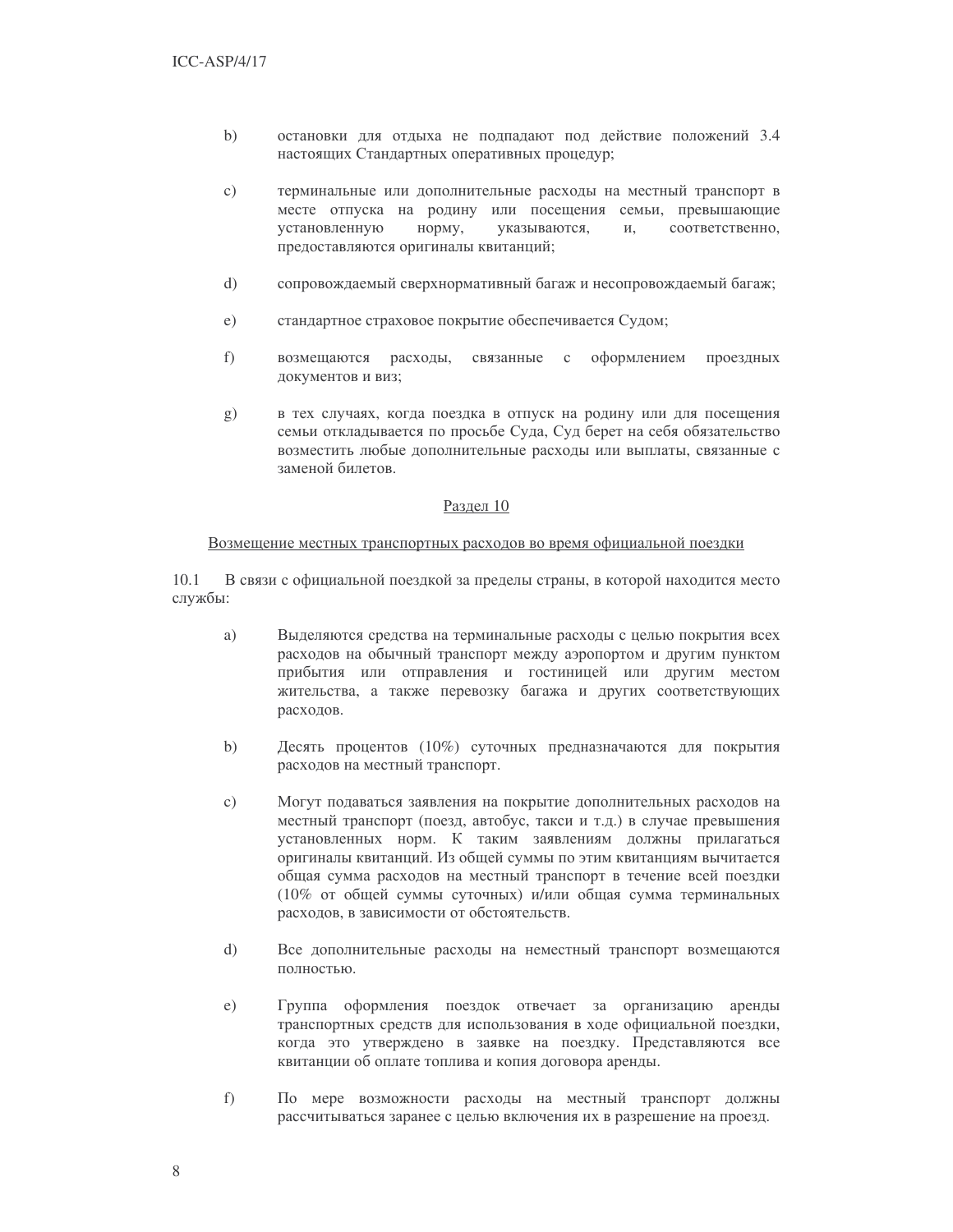- $10.2$ В связи с официальной поездкой в пределах страны, в которой находится место службы:
	- a) терминальные расходы в связи с официальной поездкой в пределах страны, в которой находится место службы, не возмещаются;
	- $b)$ обычным маршрутом и видом транспорта при официальной поездке является наиболее прямой и экономичный маршрут, а транспорт ограничивается имеющимися видами общего транспорта;
	- $\mathcal{C}$ ) возмещается стоимость билета для проезда поездом/автобусом первым классом по наиболее прямому маршруту;
	- $\mathrm{d}$ можно представлять заявления на возмещение; к таким заявлениям прилагаются оригиналы квитанций.

# Разлел 11

#### Суточные

 $11.1$ Суточные выплачиваются лицу, совершающему официальную поездку, за каждые сутки пребывания за пределами его или ее места проживания во время разрешенных остановок и в местах исполнения служебных обязанностей. В тех случаях, когда поездка не предполагает пребывания в течение суток за пределами места жительства, суточные за поездку общей длительностью менее десяти часов не выплачиваются. Если такая поездка длится десять часов или более, то выплачивается сорок процентов (40%) суточных. Если срок поездки превышает 60 суток, то суточные выплачиваются по сниженной ставке.

11.2 Совершающие поездки сотрудники категории общего обслуживания и категории специалистов (или эквивалентной категории) получают сто процентов (100%), сотрудники уровня директора (или эквивалентного уровня) - сто пятнадцать процентов (115%), а сотрудники уровня заместителя и помощника Генерального Секретаря (или эквивалентного уровня) - сто сорок процентов (140%) от применимой ставки суточных. Имеющим право на оплату проезда членам семьи сотрудников и должностных лиц в ходе официальной поездки выплачивается пятьдесят процентов (50%) от применимой ставки суточных.

11.3 Специальные ставки суточных для конкретных отелей не предоставляются в случае надбавки в размере пятнадцати (15%) или сорока процентов (40%) для сотрудников уровня Д-1 и выше, соответственно.

В тех случаях, когда на маршруте обеспечиваются питание, размещение и 11.4 оплата других расходов, суточные выплачиваются в следующей пропорции:

- a) если обеспечивается размещение, то размер суточных уменьшается на  $50\%$ :
- $b)$ если обеспечивается питание, то размер суточных уменьшается на 30% в сутки (или на сумму, эквивалентную сумме расходов на питание).